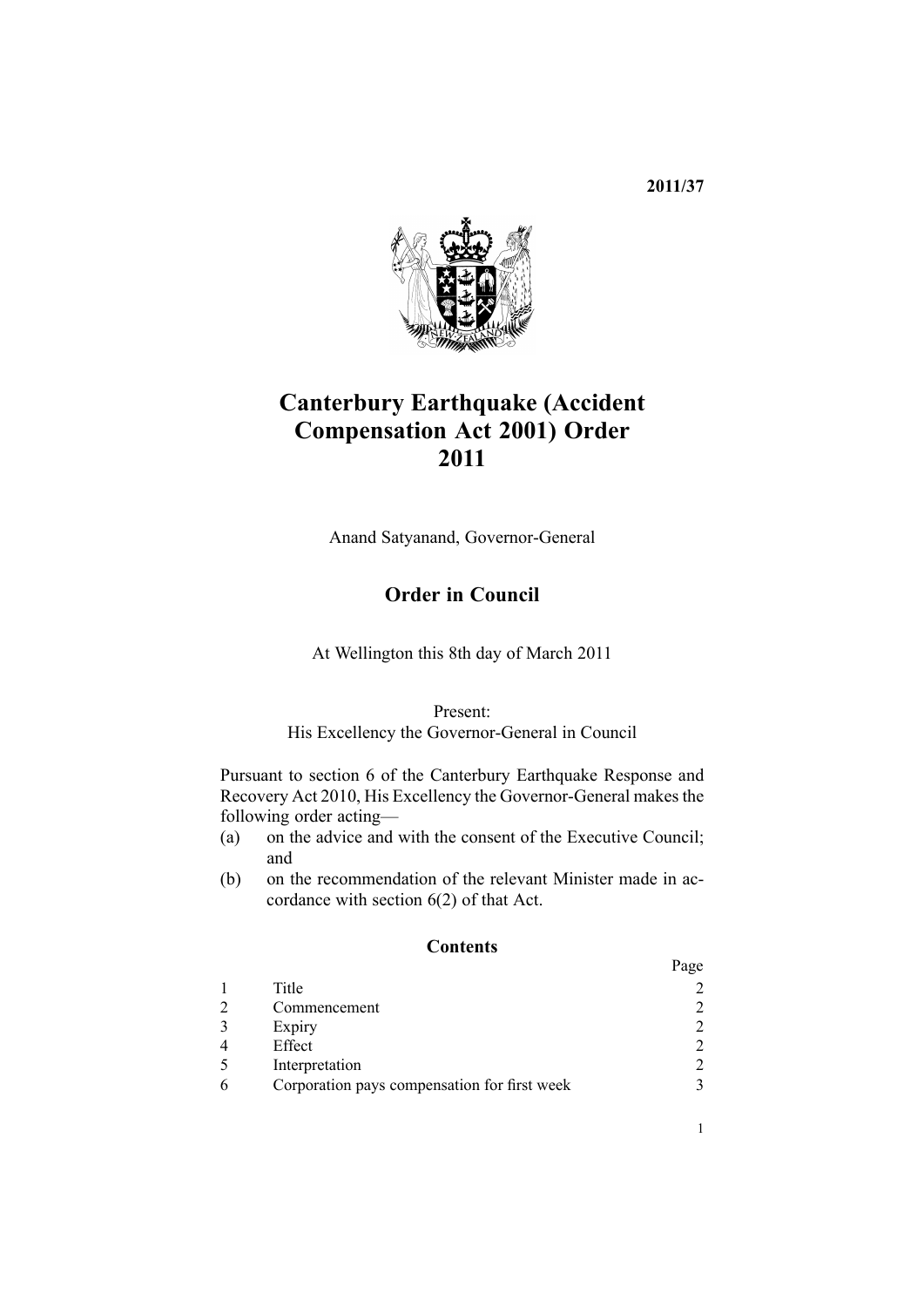<span id="page-1-0"></span>

| c11 | <b>Canterbury Earthquake (Accident</b> )<br><b>Compensation Act 2001) Order 2011</b> | 2011/37 |
|-----|--------------------------------------------------------------------------------------|---------|
|     | Extension to definition of "decision"                                                |         |

8 [Extension](#page-3-0) to definition of "first week compensation["](#page-3-0) [4](#page-3-0)

## **Order**

#### **1 Title**

This order is the Canterbury Earthquake (Accident Compensation Act 2001) Order 2011.

#### **2 Commencement**

This order is deemed to have come into force on 22 February 2011.

#### **3 Expiry**

This order expires on the close of 31 March 2012.

#### **4 Effect**

The exemptions, modifications, or extensions to the [Accident](http://www.legislation.govt.nz/pdflink.aspx?id=DLM99493) [Compensation](http://www.legislation.govt.nz/pdflink.aspx?id=DLM99493) Act 2001 made by this order do not affect the text of the Act but require it to be read as if it had been amended in the manner indicated in this order.

### **5 Interpretation**

(1) In this order,—

**Act** means the Accident [Compensation](http://www.legislation.govt.nz/pdflink.aspx?id=DLM99493) Act 2001

**aftershock** meansthe Canterbury earthquake aftershock on 22 February 2011

**claimant** means <sup>a</sup> person who—

- (a) has an incapacity resulting from <sup>a</sup> personal injury for which he or she has cover; and
- (b) suffered the personal injury on 22 February 2011 as <sup>a</sup> direct result—
	- (i) of the aftershock; or
	- (ii) of trying to rescue and recover victims of the aftershock; or
	- (iii) of the activities of other persons trying to rescue and recover victims of the aftershock; and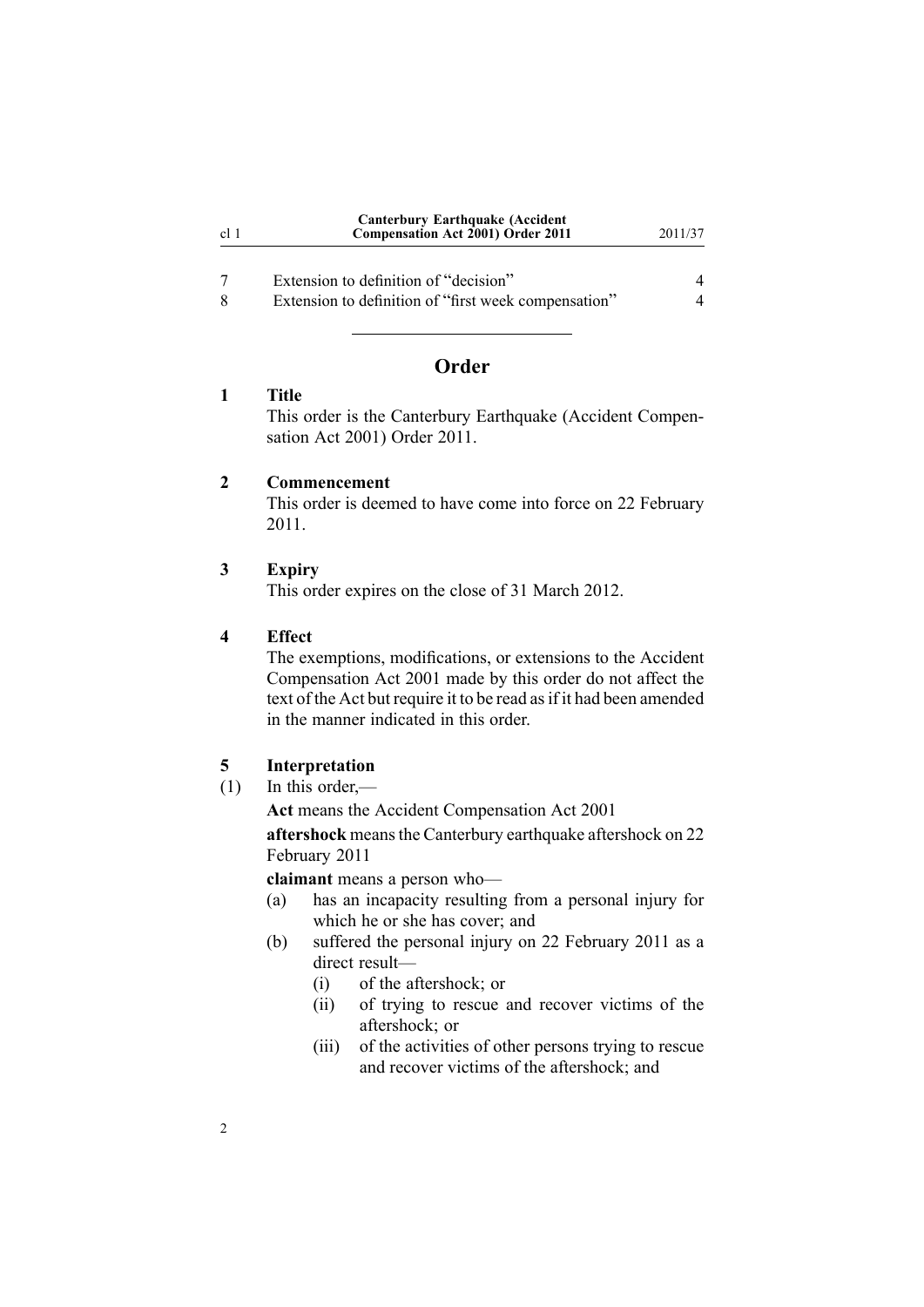- <span id="page-2-0"></span>(c) is incapacitated for <sup>a</sup> period longer than the first week of incapacity; and
- (d) was an earner immediately before his or her incapacity commenced

**Schedule** means [Schedule](http://www.legislation.govt.nz/pdflink.aspx?id=DLM104541) 1 of the Act **section** means <sup>a</sup> section of the Act.

- (2) A term used in this order that is defined in the Act has the meaning given to it in the Act, excep<sup>t</sup> that—
	- (a) the definition of "claimant" in subclause (1) is additional to the definition of "claimant" in the Act; and
	- (b) <sup>a</sup> term whose definition in the Act is inapplicable or inappropriate in this order does not have that definition in this order

#### **6 Corporation pays compensation for first week**

*Claimants the Corporation pays and does not pay*

- (1) The Corporation must pay <sup>a</sup> claimant compensation for loss of earnings in the first week of incapacity, excep<sup>t</sup> <sup>a</sup> claimant described in subclause (2).
- (2) The Corporation must not pay compensation to the following claimants:
	- (a) <sup>a</sup> claimant who has received first week compensation for his or her injury from his or her employer:
	- (b) <sup>a</sup> claimant whose incapacity results from <sup>a</sup> work-related personal injury suffered in the claim managemen<sup>t</sup> period of the accredited employer employing the claimant.

*Self-employed and shareholder-employee parties to agreements*

(3) The amount of compensation payable to <sup>a</sup> claimant who is <sup>a</sup> party to an agreement made under section  $208(2)$  is the amount of weekly compensation specified in the agreement.

*Other employees and their employers*

- (4) Subclauses (5) to (8) do not apply to <sup>a</sup> claimant to whom subclause (3) applies.
- (5) The employer in whose employment the claimant suffered the injury is exemp<sup>t</sup> from the duty in [section](http://www.legislation.govt.nz/pdflink.aspx?id=DLM101449) 98 to pay first week compensation to the claimant.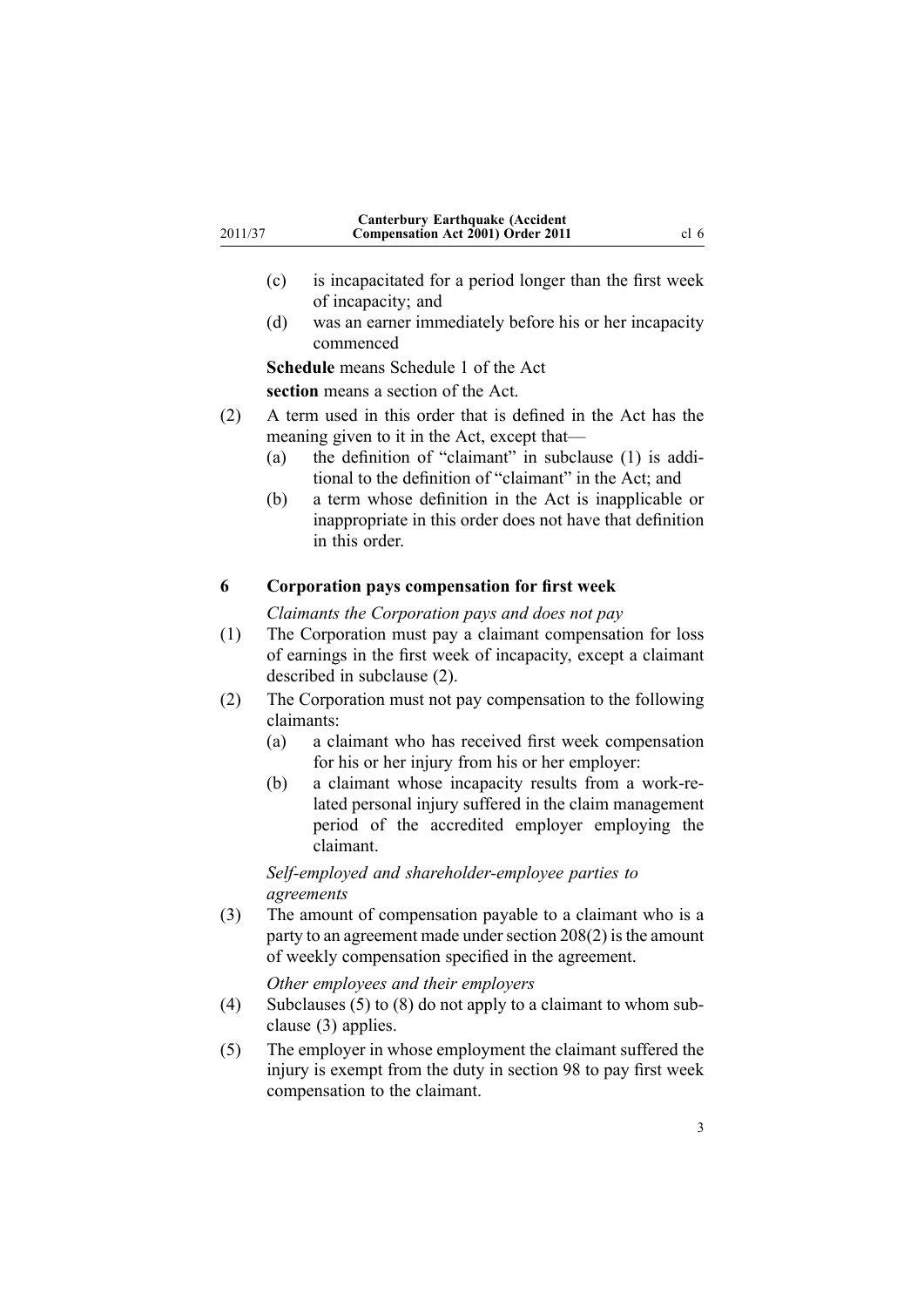<span id="page-3-0"></span>

| cl 7 |                                                                                                                                      | inici bury tan inquanc (Acciucin<br><b>Compensation Act 2001) Order 2011</b> | 2011/37 |  |
|------|--------------------------------------------------------------------------------------------------------------------------------------|------------------------------------------------------------------------------|---------|--|
| (6)  |                                                                                                                                      | If the employer nevertheless pays first week compensation to                 |         |  |
|      |                                                                                                                                      | the claimant, the employer may ask the Corporation to pay the                |         |  |
|      | amount of the compensation to the employer and the Corpor-                                                                           |                                                                              |         |  |
|      |                                                                                                                                      | ation must do so.                                                            |         |  |
| (7)  |                                                                                                                                      | The amount of compensation payable, either to the claimant                   |         |  |
|      | under subclause $(1)$ or to the employer under subclause $(6)$ ,                                                                     |                                                                              |         |  |
|      |                                                                                                                                      | is the amount described in subclause (8) up to the maximum                   |         |  |
|      |                                                                                                                                      | specified in clause 46 of Schedule 1.                                        |         |  |
| (8)  |                                                                                                                                      | The amount is 80% of the claimant's weekly earnings calcu-                   |         |  |
|      |                                                                                                                                      | lated under the following clauses of Schedule 1:                             |         |  |
|      | (a)                                                                                                                                  | the applicable one of the following:                                         |         |  |
|      |                                                                                                                                      | for a claimant to whom clause 34 applies, clause<br>(i)                      |         |  |
|      |                                                                                                                                      | $34(1)$ and $(3)$ :                                                          |         |  |
|      |                                                                                                                                      | (ii)<br>for a claimant to whom clause 36 applies, clause                     |         |  |
|      |                                                                                                                                      | $36(1)$ , (3), and (5):                                                      |         |  |
|      |                                                                                                                                      | for a claimant to whom clause 38 applies, clause<br>(iii)                    |         |  |
|      |                                                                                                                                      | $38(1)(a)$ and (2) to (5):                                                   |         |  |
|      |                                                                                                                                      | for a claimant to whom any of clauses 38A, 39,<br>(iv)                       |         |  |
|      |                                                                                                                                      | and 40 applies, the applicable clause; and                                   |         |  |
|      | (b)                                                                                                                                  | any of clauses 41 and 43 to 45 that are applicable.                          |         |  |
|      |                                                                                                                                      |                                                                              |         |  |
| 7    |                                                                                                                                      | <b>Extension to definition of "decision"</b>                                 |         |  |
|      | References to a decision, or Corporation's decision, in the Act                                                                      |                                                                              |         |  |
|      |                                                                                                                                      | must be read as including decisions about—                                   |         |  |
|      | (a)                                                                                                                                  | whether or not the Corporation will pay compensation                         |         |  |
|      |                                                                                                                                      | under clause 6; and                                                          |         |  |
|      | (b)                                                                                                                                  | to whom the Corporation will pay compensation under                          |         |  |
|      |                                                                                                                                      | clause 6.                                                                    |         |  |
|      |                                                                                                                                      |                                                                              |         |  |
| 8    |                                                                                                                                      | Extension to definition of "first week compensation"                         |         |  |
|      | References to first week compensation in the Act, except sec-<br>tions 97, 98, and 99 $(a)$ and $(e)$ , and in sections 14 and 71 of |                                                                              |         |  |
|      |                                                                                                                                      | the Holidays Act 2003 must be read as including compensa-                    |         |  |
|      |                                                                                                                                      | tion payable under clause 6.                                                 |         |  |
|      |                                                                                                                                      |                                                                              |         |  |
|      |                                                                                                                                      |                                                                              |         |  |
|      |                                                                                                                                      |                                                                              |         |  |
|      |                                                                                                                                      |                                                                              |         |  |

**Canterbury Earthquake (Accident**